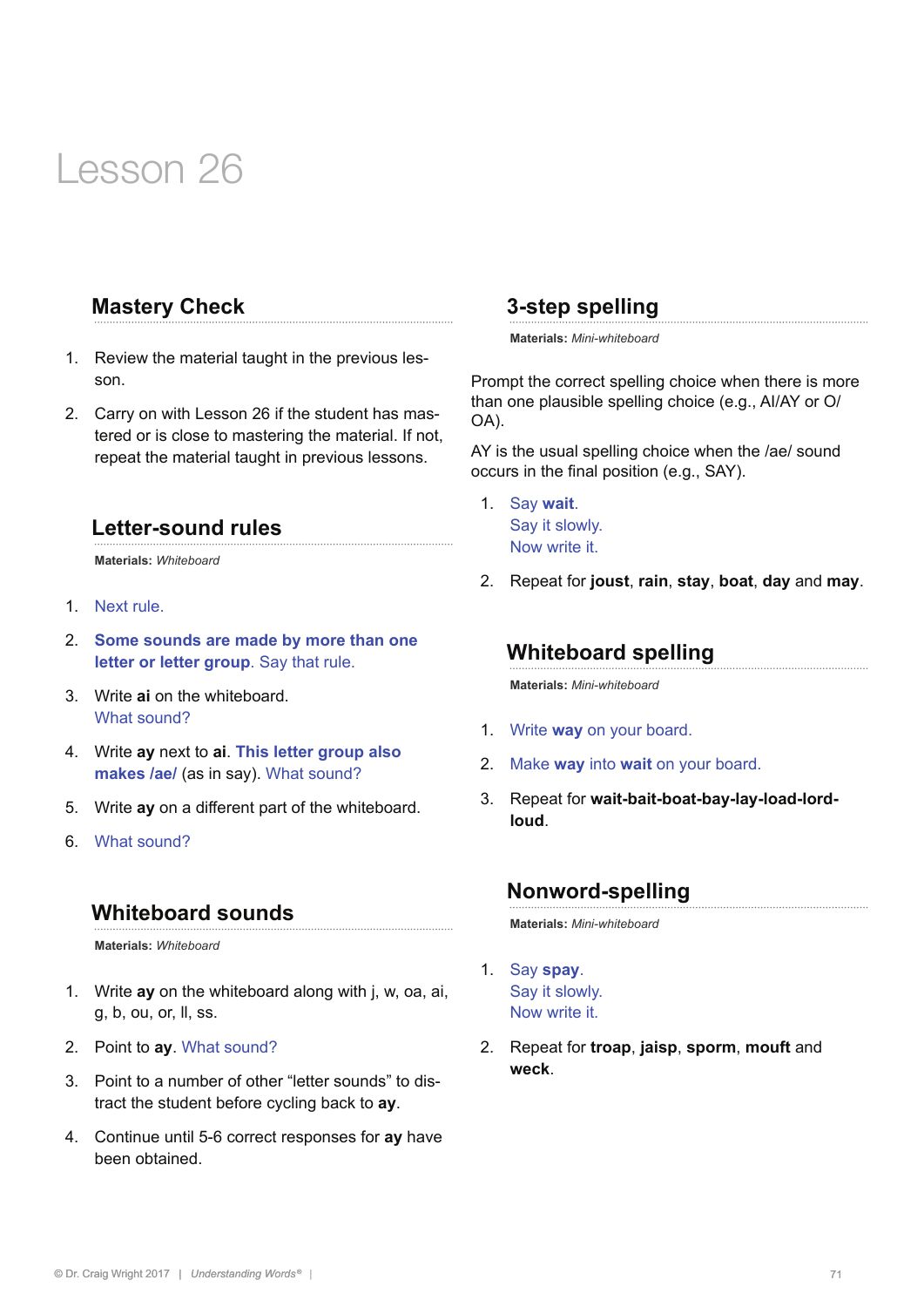## **Whiteboard words**

**Materials:** *Whiteboard*

- 1. Now you are going to read some words. I have two rules for these words. If you know a word, just say it. If you don't know a word, look carefully, and sound it out.
- 2. Write **rain** on the whiteboard.
- 3. What word?
- 4. Change **rain** into **main**. What word?
- 5. Repeat for **main-moan-may-Jay-job-cob-clubcloak-clay-play-plain-plan-loan-droan-draytray-train-ray-day-stay-stout-bout-bot-betbest-west-wait-way-ray-raid-rain-train-torntout-stout-stay-stork-soak-say-sort-port-sport**.

### **Word-list reading**

**Materials:** *Wordlist in Student Booklet*

1. You are going to read some more words. If you know a word, just say it. If you don't know it, sound it out.

#### **Irregular-word reading**

**Materials:** *Whiteboard, Irregular-words: me, when*

- 1. **Some words can't be sounded out**. Say the rule.
- 2. Write the words one at a time on the whiteboard.
- 3. To introduce each word: This word is **me**. What word?
- 4. Write a selection of previously mastered irregular-words on the whiteboard alongside the words being taught in this lesson.
- 5. Point to the words *in random order* while indicating for the student to name the word. Continue until the student has correctly named the new words 5-6 times.

#### **Sentence reading**

**Materials:** *Sentences in Student Booklet*

- 1. You are going to read some sentences. The words that can't be sounded out are written in red.
- 2. First sentence. Remember: if you know the word, just say it. If you don't know it, look carefully and sound it out.

#### **■ END OF LESSON 26**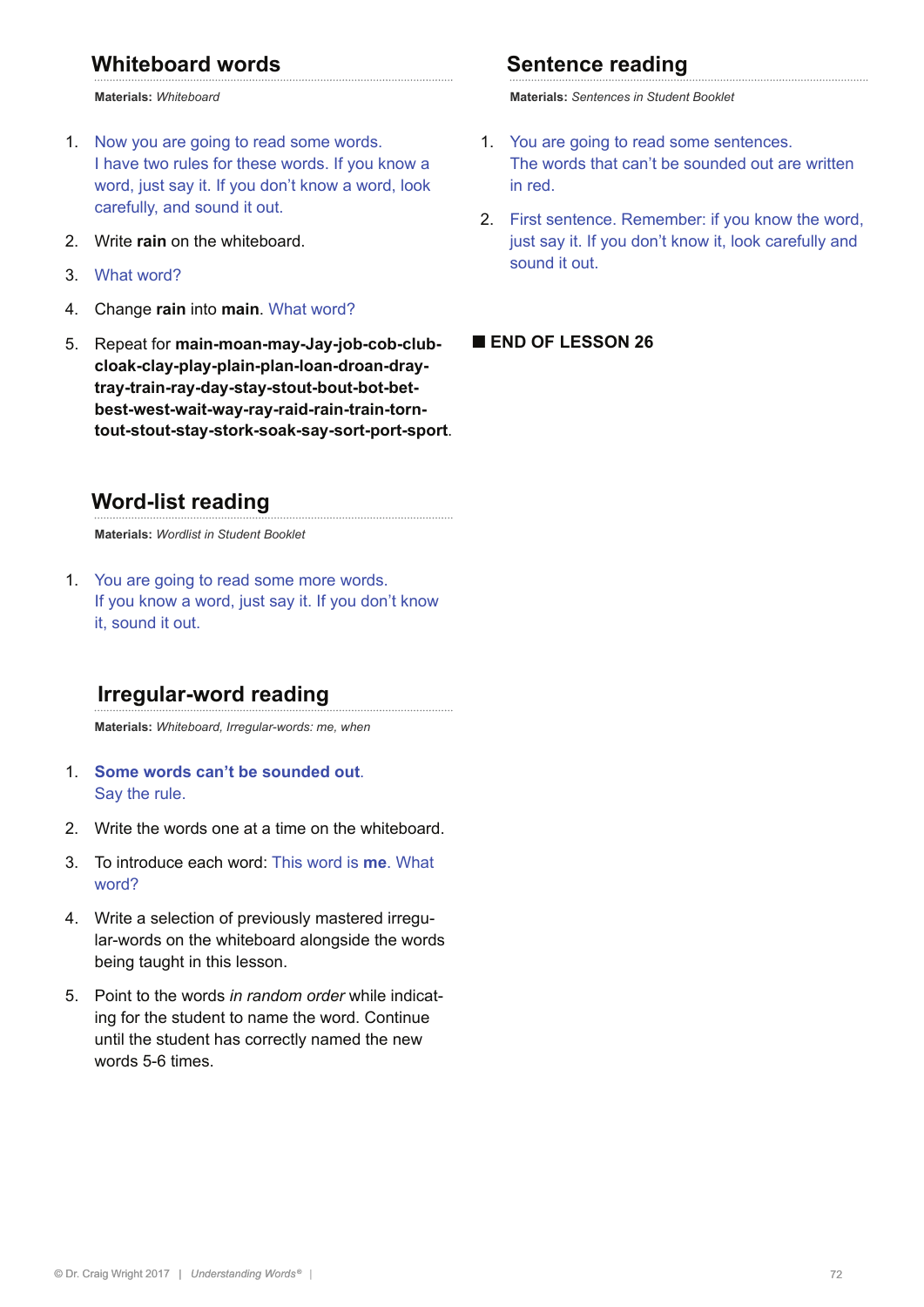### **Mastery Check**

- 1. Review the material taught in the previous lesson.
- 2. Carry on with Lesson 27 if the student has mastered or is close to mastering the material. If not, repeat the material taught in previous lessons.

#### **Letter-sound rules**

**Materials:** *Whiteboard* 

- 1. Next rule.
- 2. Write **ch** on the whiteboard.
- 3. **This letter group makes /ch/** (as in chip). What sound?
- 4. Write **ch** on a different part of the whiteboard. What sound?

#### **Whiteboard sounds**

**Materials:** *Whiteboard* 

- 1. Write **ch** on the whiteboard along with ay, w, j, oa, ai, g, b, or, ou.
- 2. Point to **ch**. What sound?
- 3. Point to a number of other "letter sounds" to distract the student before cycling back to **ch**.
- 4. Continue until 5-6 correct responses for **ch** have been obtained.

#### **Sound writing**

**Materials:** *Mini-whiteboard*

- 1. Say **chat**. What's the first sound in **chat**? (/ch/) Write the letters that make **/ch/**.
- 2. Repeat for **gust**, **chin**, **out**, **oats**, **chest** and **west**.

### **3-step spelling**

**Materials:** *Mini-whiteboard* 

Prompt the correct spelling choice when there is more than one plausible spelling choice (e.g., A/AI or O/OA).

- 1. Say **chip**. Say it slowly. Now write it.
- 2. Repeat for **much**, **load**, **chest** and **chain**.

#### **Whiteboard spelling**

**Materials:** *Mini-whiteboard*

- 1. Write **way** on your board.
- 2. Make **way** into **wait** on your board.
- 3. Repeat for **wait-bait-bit-chit-chat-stat-staystain-chain**.

#### **Nonword-spelling**

**Materials:** *Mini-whiteboard*

- 1. Say **chaip**. Say it slowly. Now write it.
- 2. Repeat for **orch**, **mouch**, **spay**, **gult** and **chay**.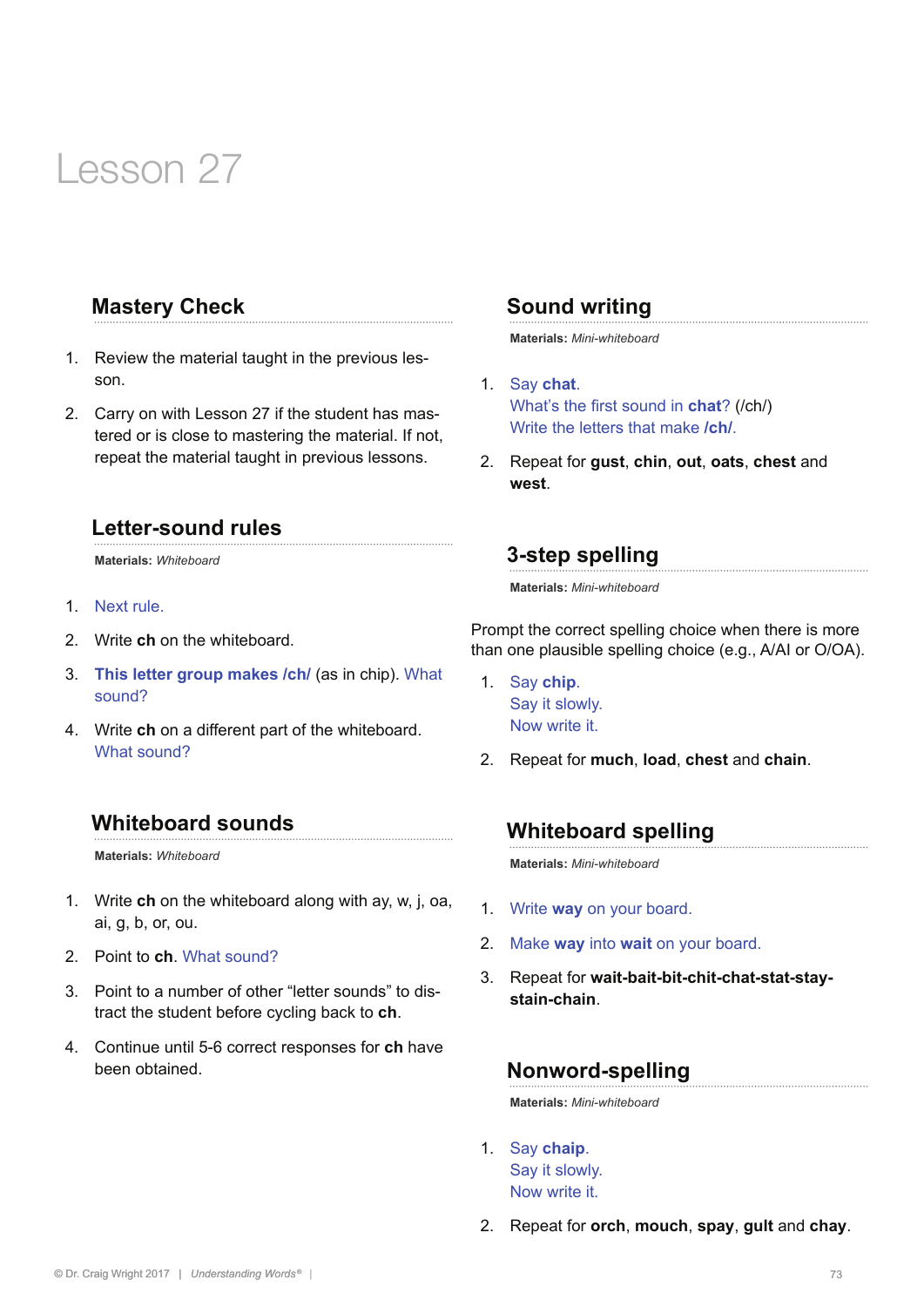## **Whiteboard words**

**Materials:** *Whiteboard*

- 1. Now you are going to read some words. I have two rules for these words. If you know a word, just say it. If you don't know a word, look carefully, and sound it out.
- 2. Write **map** on the whiteboard.
- 3. What word?
- 4. Change **map** into **chap**. What word?
- 5. Repeat for **chap-chip-chin-chain-pain-pinpunch-lunch-loan-roach-such-much-munchouch-couch-pouch-pay-pain-gain-goal-goatwait-worn-way-may-much-such-crunch**.

#### **Word-list reading**

**Materials:** *Wordlist in Student Booklet*

1. You are going to read some more words. If you know a word, just say it. If you don't know it, sound it out.

### **Irregular-word reading**

**Materials:** *Whiteboard, Irregular-words: come, put, old, here*

- 1. **Some words can't be sounded out**. Say the rule.
- 2. Write the words one at a time on the whiteboard.
- 3. To introduce each word: This word is **come**. What word?
- 4. Write a selection of previously mastered irregular-words on the whiteboard alongside the words being taught in this lesson.
- 5. Point to the words *in random order* while indicating for the student to name the word. Continue until the student has correctly named the new words 5-6 times.

#### **Sentence reading**

**Materials:** *Sentences in Student Booklet*

- 1. You are going to read some sentences. The words that can't be sounded out are written in red.
- 2. First sentence. Remember: if you know the word, just say it. If you don't know it, look carefully and sound it out.

#### **■ END OF LESSON 27**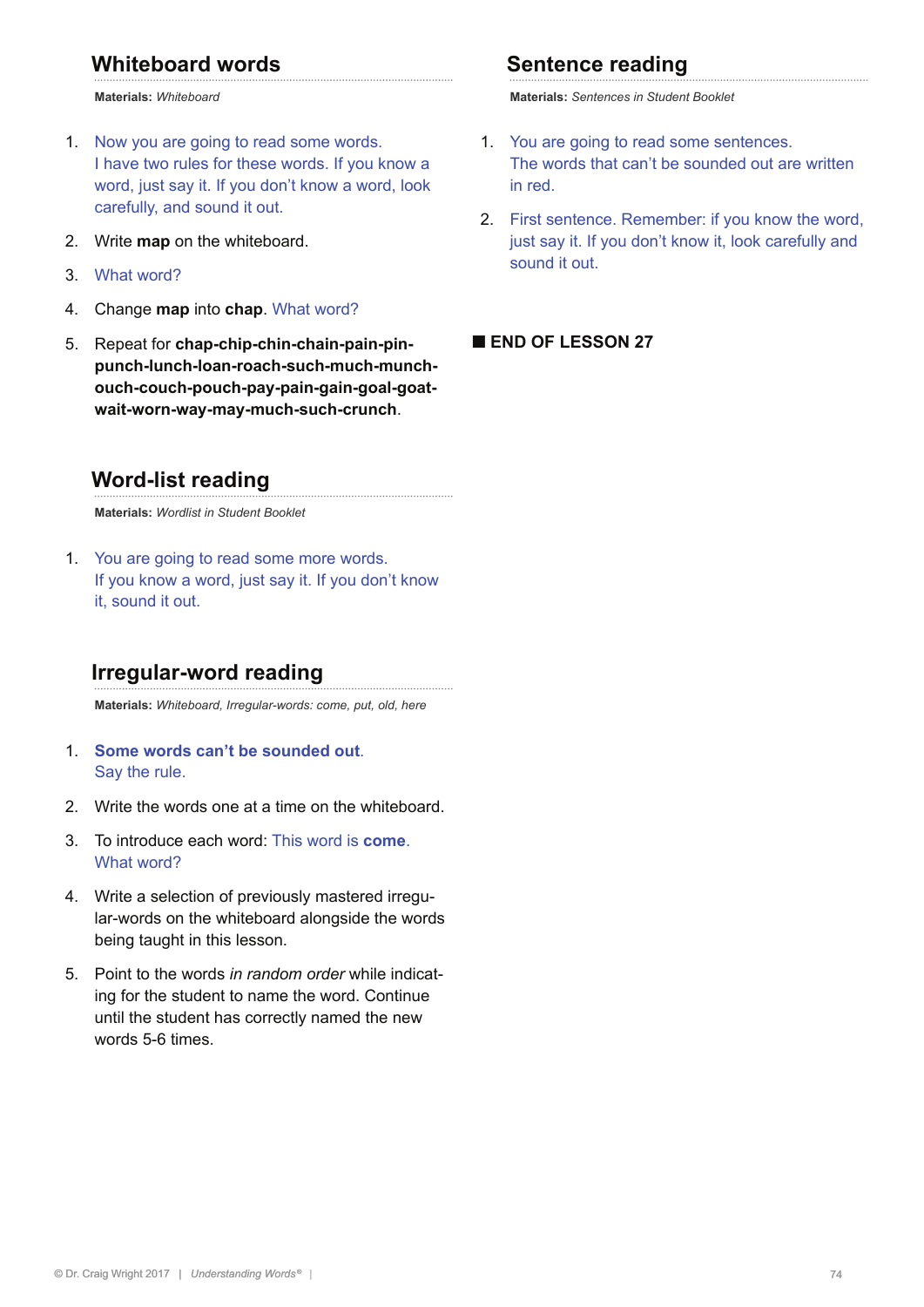## **Mastery Check**

- 1. Review the material taught in the previous lesson.
- 2. Carry on with Lesson 28 if the student has mastered or is close to mastering the material. If not, repeat the material taught in previous lessons.

#### **Letter-sound rules**

**Materials:** *Whiteboard* 

- 1. Next rule.
- 2. **Some sounds are made by more than one letter or letter group**. Say that rule.
- 3. Write **ch** on the whiteboard. What sound?
- 4. Write **tch** next to **ch**. **This letter group also makes /ch/** (as in PITCH). What sound?
- 5. Write **tch** on a different part of the whiteboard. What sound?

#### **Whiteboard sounds**

**Materials:** *Whiteboard* 

- 1. Write **tch** on the whiteboard along with ch, ay, w, j, oa, ai.
- 2. Point to **tch**. What sound?
- 3. Point to a number of other "letter sounds" to distract the student before cycling back to **tch**.
- 4. Continue until 5-6 correct responses for **tch** have been obtained.

### **3-step spelling**

**Materials:** *Mini-whiteboard* 

Prompt the correct spelling choice when there is more than one plausible spelling choice (e.g., CH/TCH).

- 1. Say **chain**. Say it slowly. Now write it.
- 2. Repeat for **patch**, **much**, **road**, **match** and **ray**.

## **Whiteboard spelling**

**Materials:** *Mini-whiteboard*

- 1. Write **way** on your board.
- 2. Make **way** into **wait** on your board.
- 3. Repeat for **wait-bait-batch-bat-chat-hay-craycatch**.

#### **Nonword-spelling**

**Materials:** *Mini-whiteboard*

- 1. Say **chup**. Say it slowly. Now write it.
- 2. Repeat for **oach**, **morst**, **potch** and **chay**.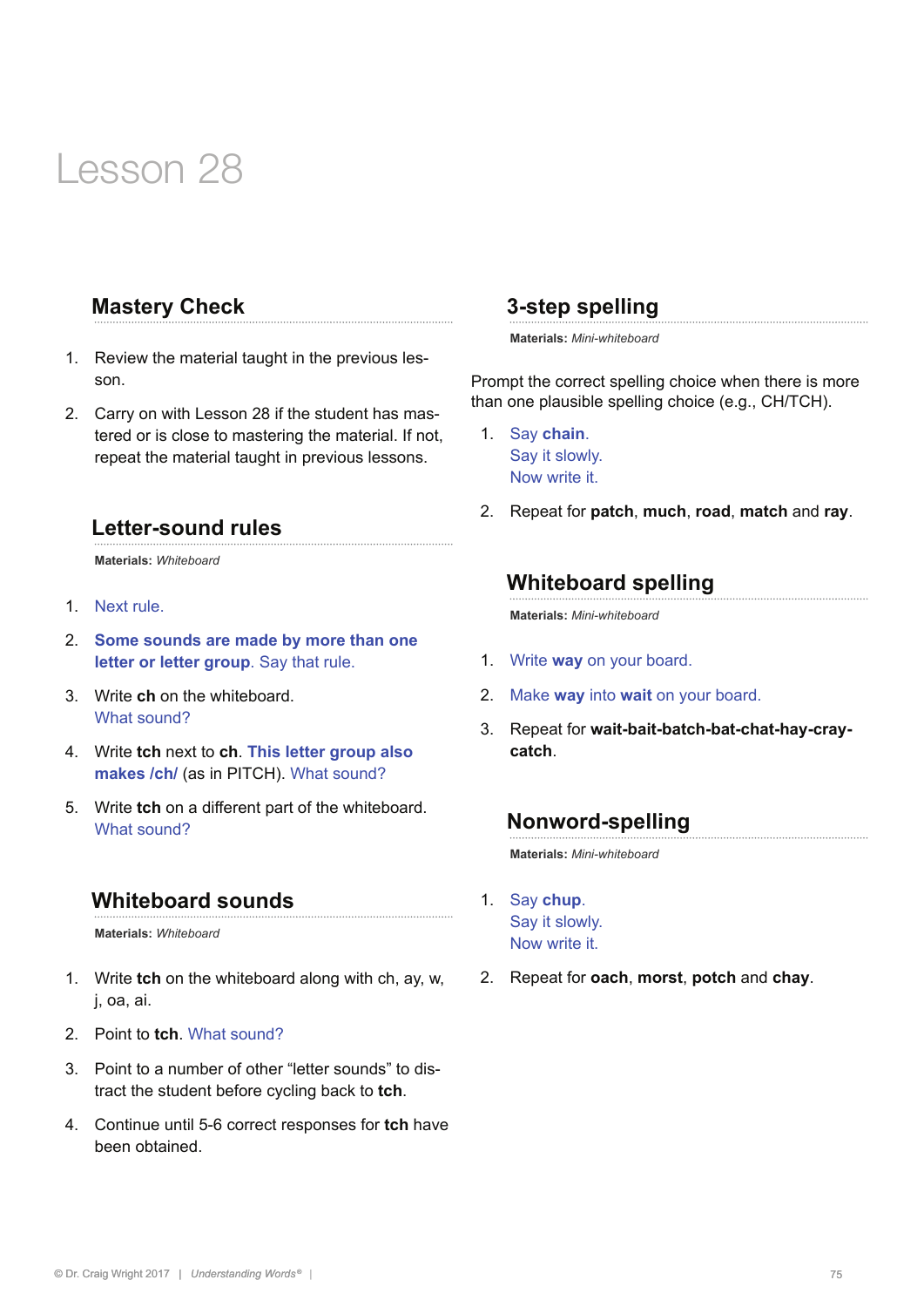## **Whiteboard words**

**Materials:** *Whiteboard*

- 1. Now you are going to read some words. I have two rules for these words. If you know a word, just say it. If you don't know a word, look carefully, and sound it out.
- 2. Write **chat** on the whiteboard.
- 3. What word?
- 4. Change **chat** into **chant**. What word?
- 5. Repeat for **chant-pant-patch-catch-matchmoan-grain-grinch-lunch-stitch-switch-witchwait-stain-stitch-pitch-pound-patch-port-payplay-stay-fay-finch-found-fort-ouch-glitch**.

#### **Word-list reading**

**Materials:** *Wordlist in Student Booklet*

1. You are going to read some more words. If you know a word, just say it. If you don't know it, sound it out.

#### **Nonword-reading**

**Materials:** *Non-wordlist in Student Booklet*

- 1. These are made up words. Look carefully and sound them out.
- 2. First word. Look at your book.

#### **Irregular-word reading**

**Materials:** *Whiteboard, Irregular-words: why, asked, water*

- 1. **Some words can't be sounded out**. Say the rule.
- 2. Write the words one at a time on the whiteboard.
- 3. To introduce each word: This word is **why**. What word?
- 4. Write a selection of previously mastered irregular-words on the whiteboard alongside the words being taught in this lesson.
- 5. Point to the words *in random order* while indicating for the student to name the word. Continue until the student has correctly named the new words 5-6 times.

#### **Sentence reading**

**Materials:** *Sentences in Student Booklet*

- 1. You are going to read some sentences. The words that can't be sounded out are written in red.
- 2. First sentence. Remember: if you know the word, just say it. If you don't know it, look carefully and sound it out.

#### **■ END OF LESSON 28**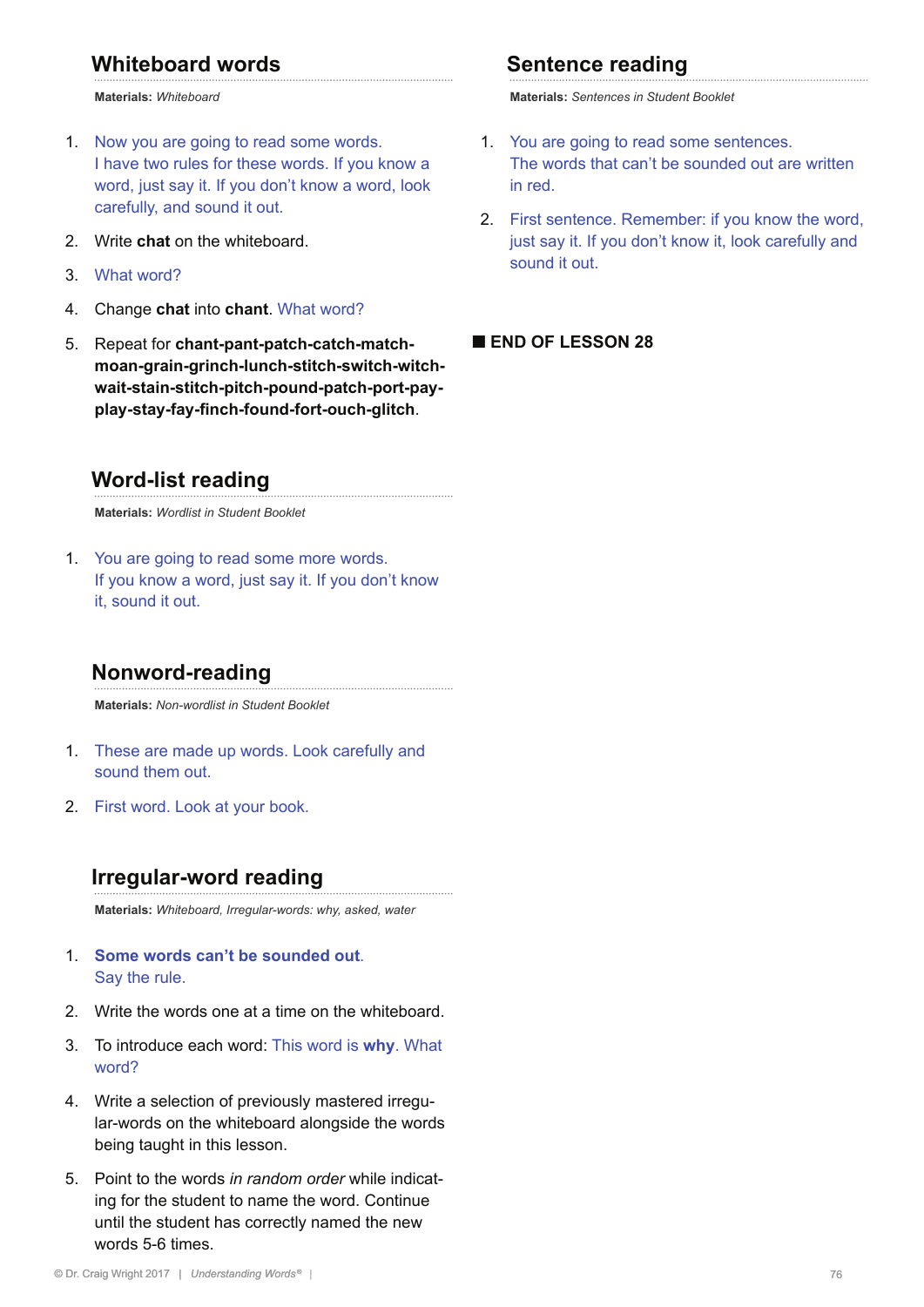| toast | way     |                | moan round fork        |      | stay  |
|-------|---------|----------------|------------------------|------|-------|
|       |         |                | swell found may laid   | hiss | gain  |
| cloud | say bus |                | lay                    | wait | Jay   |
| goat  |         | stuff ray bait |                        | day  | clock |
| play  |         |                | spray bent fluff stray |      | Kay   |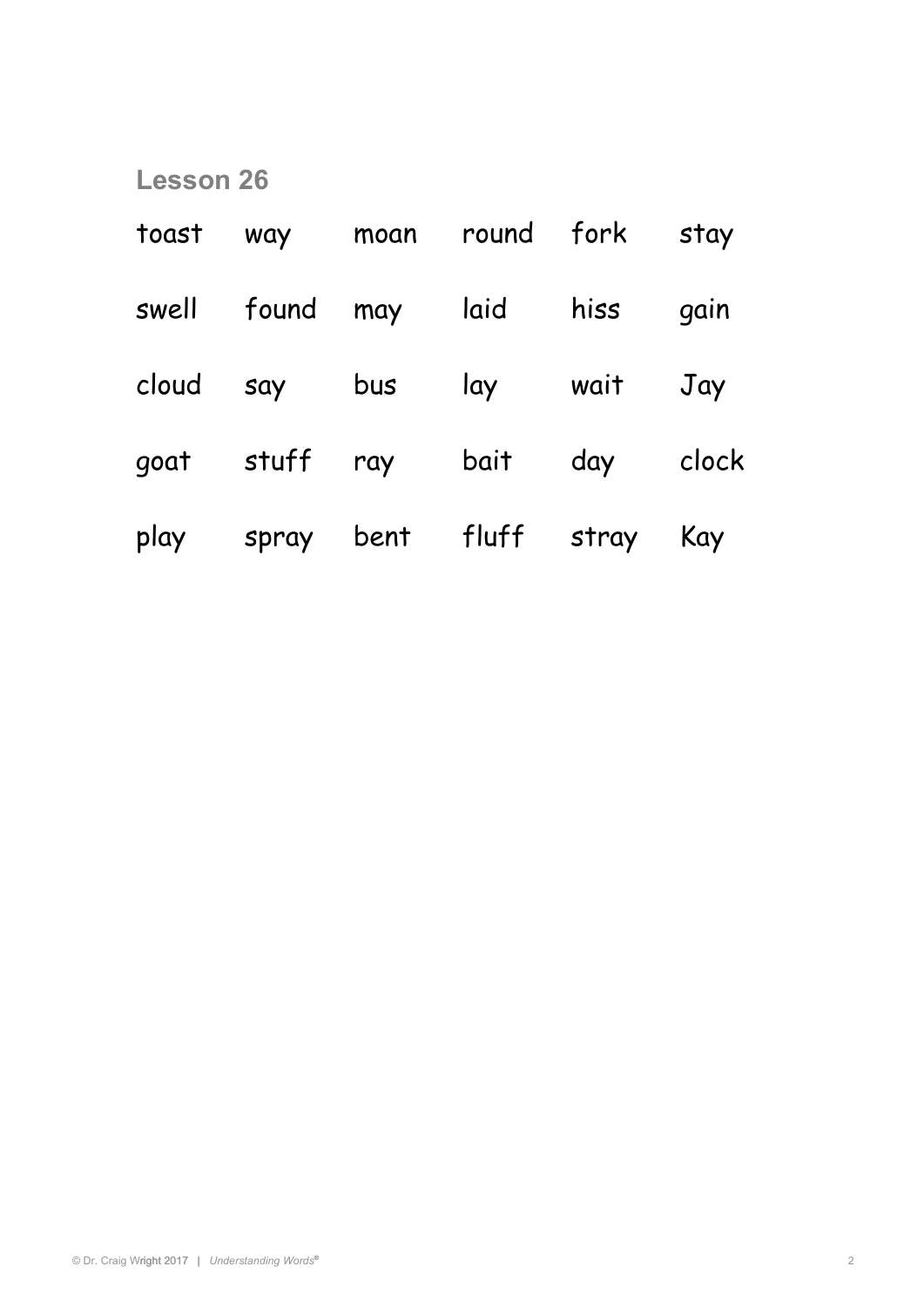**Sentences for Lesson 26** 

- 1. Mort is in pain.
- 2. "Wait for me on the trail," said Jack's dad.
- 3. "Tell me when you get there," said her mum.
- 4. "You can play on me," said Jack.
- 5. "When will you do it?" said Jack's dad.
- 6. It's fun to play in the playground.
- 7. It's on the railway track.
- 8. "Paint one for me," said Jack.
- 9. "Do one for me as well," said Jack's mum.
- 10. "Tell me when it's out of the way," said Bill.
- 11. "What do you have for me Grandad?" said Jack.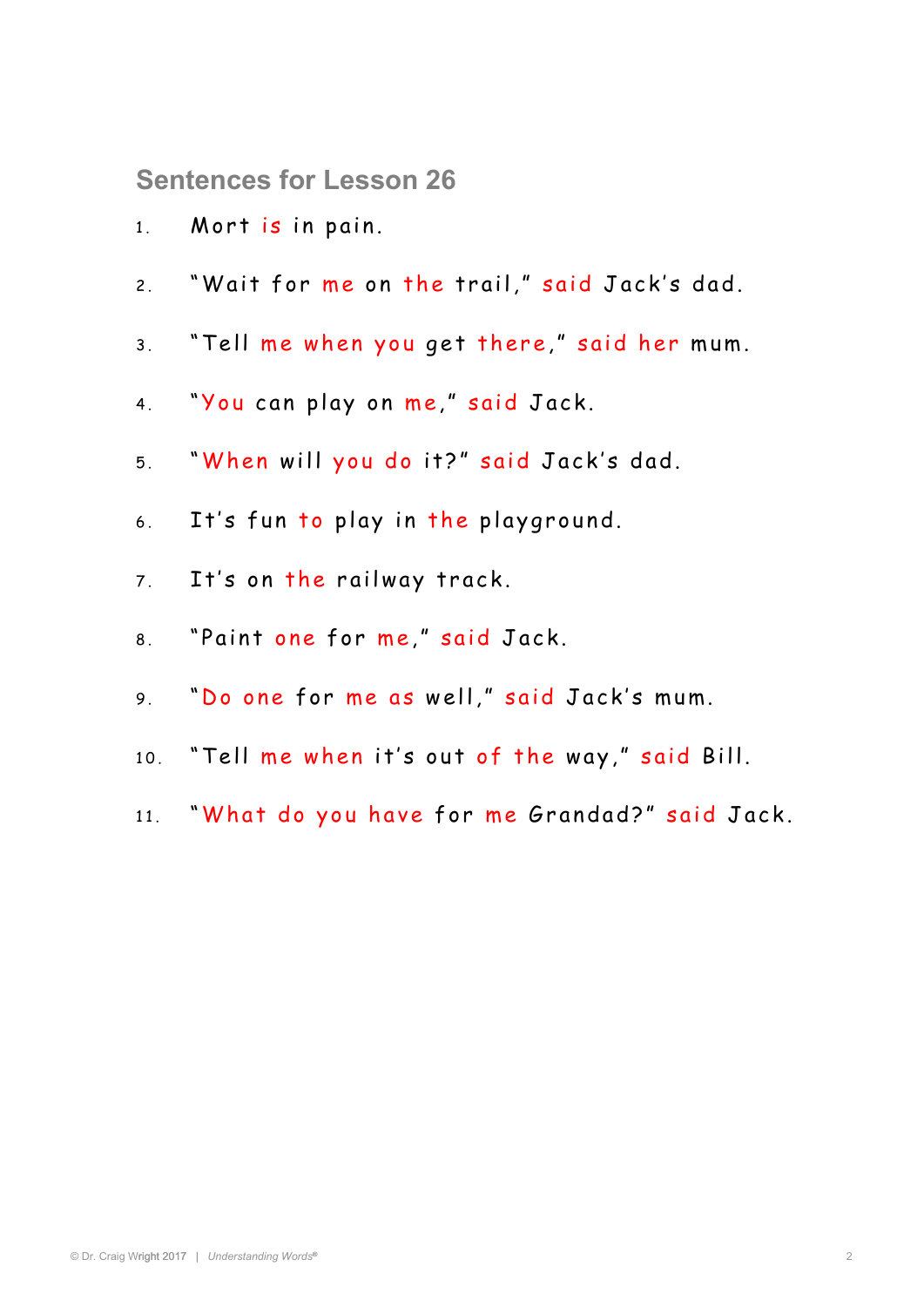| chip  | way              | stain | much       | SWAY       | rich  |
|-------|------------------|-------|------------|------------|-------|
| kept  | say              |       | cloud chin | chain      | play  |
| roach | fill             | wait  | jog        | stiff      | porch |
|       | coach paint boss |       | chop chant |            | mend  |
| such  | hay              | ouch  | fray       | tack       | just  |
| check | bench frill      |       | chug       | playground |       |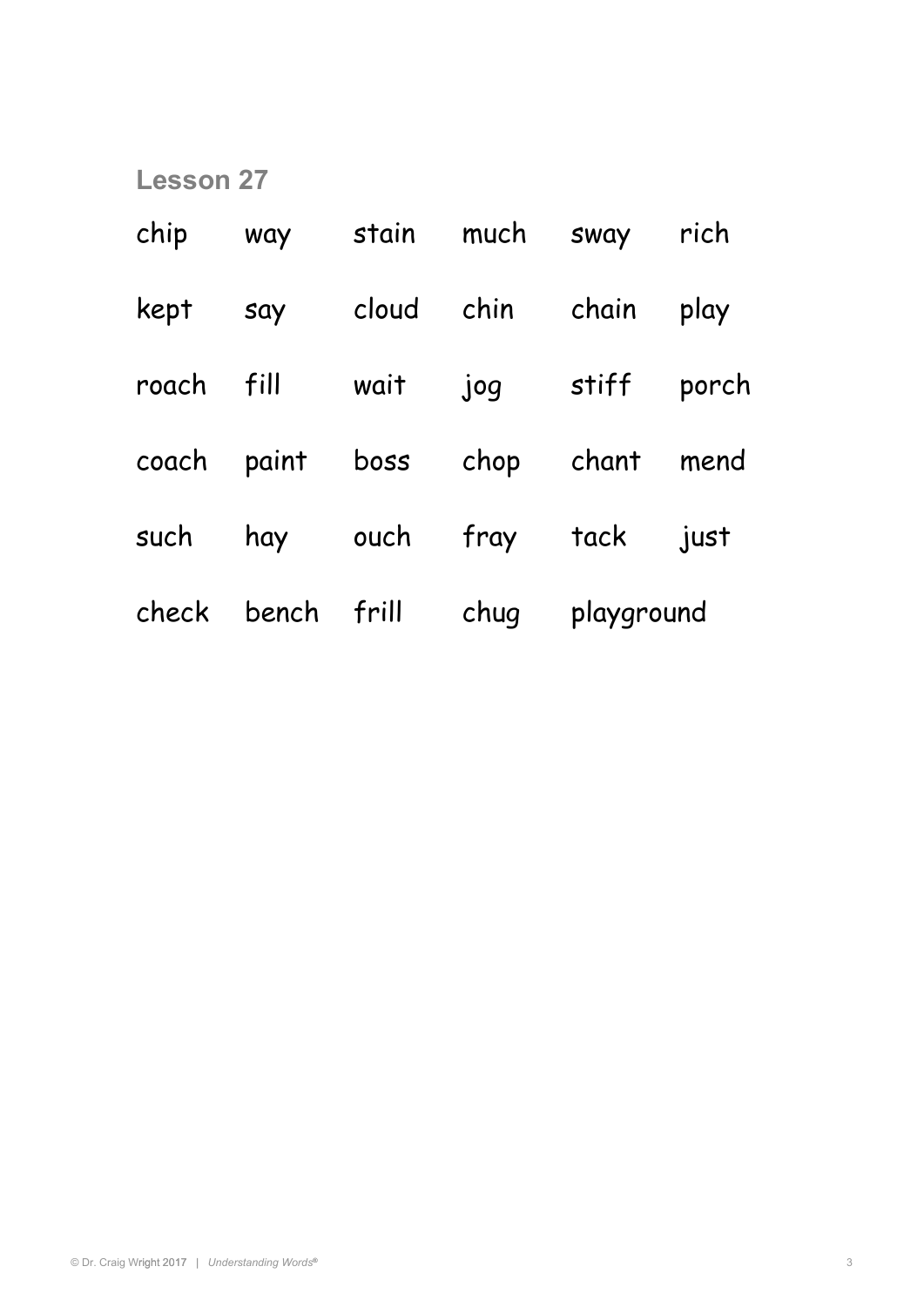**Sentences for Lesson 27** 

- 1. "Tell me when it's out of the way," said Bill.
- 2. "Come to the end of the porch," said Greg.
- 3. Greg put the old dog on the chain.
- 4. The old dog will come here if you tell it to.
- 5. "Stay out of the way," said Jack's mum.
- 6. They had to get a winch to help get the old truck ba ck on the track.
- 7. "Put the train on the tracks," said Will.
- 8. "Here they are," said her mum as they went into the kitchen.
- 9. They were on the old train.
- 10. You will come to wait for the old boat.
- 11. Put the chops on the bench.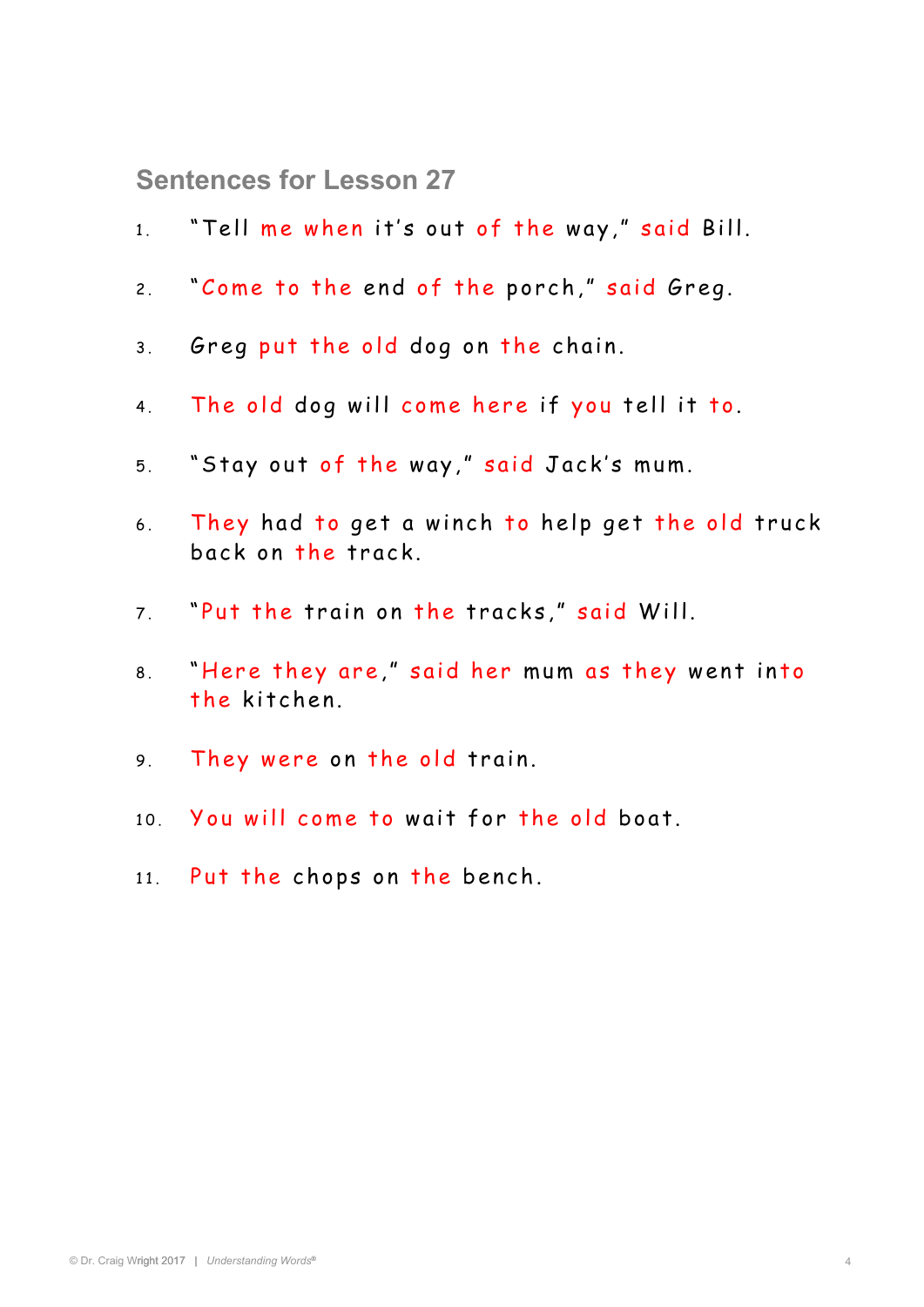| chain catch coach fork such way   |  |  |
|-----------------------------------|--|--|
| Jay match gull ouch trek fetch    |  |  |
| bliss much drop patch wait lunch  |  |  |
| chuff fetch grain pitch itch play |  |  |

## **Nonword List for Lesson 28**

|  | chaip cotch moach spork snutch gway |  |
|--|-------------------------------------|--|
|  | Tay motch goll oach kouf fotch      |  |
|  | bluss filch wep putch pait dunch    |  |
|  | choff futch graif drotch wutch nay  |  |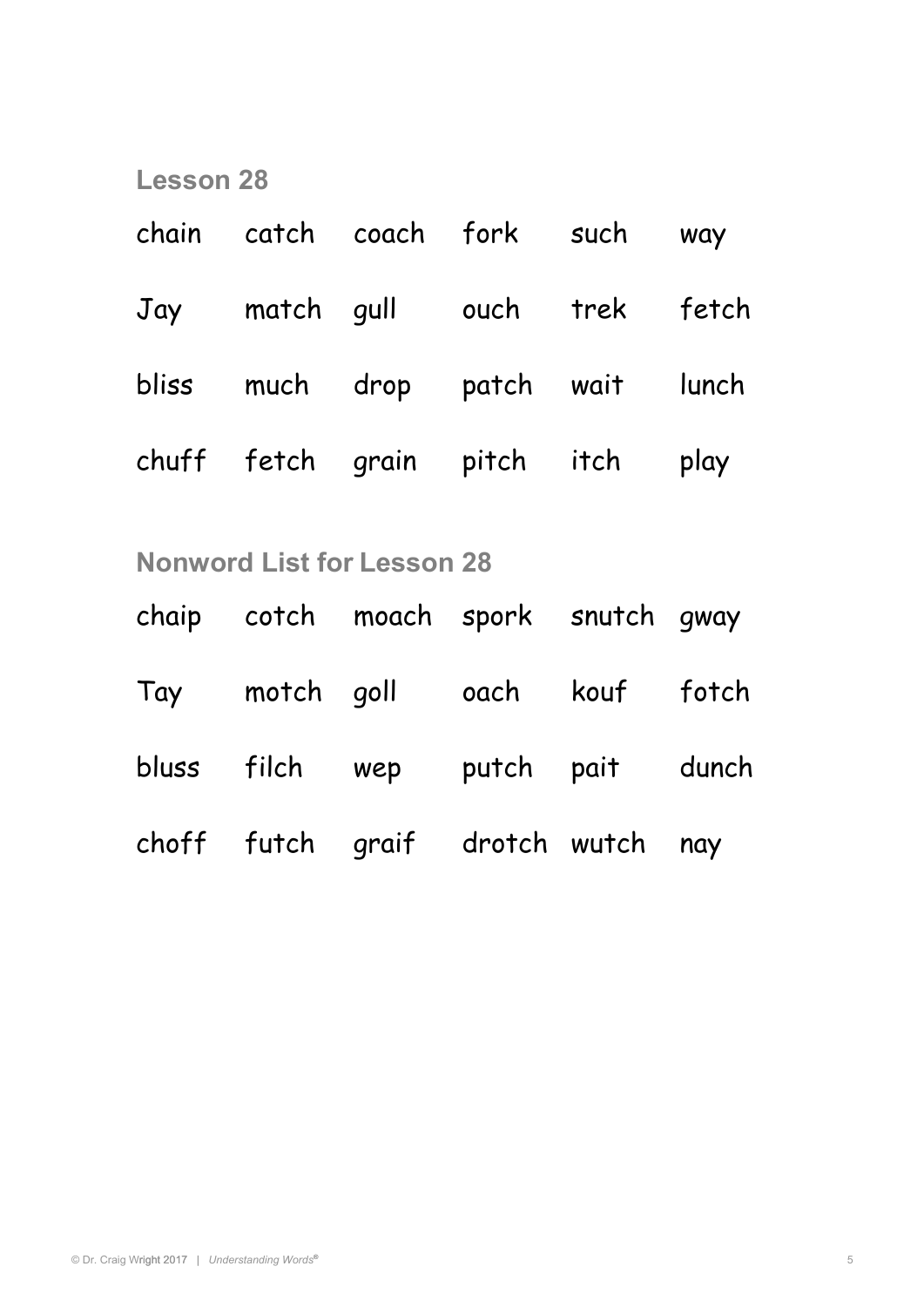**Sentences for Lesson 28** 

- 1. "Why did they put it there?" asked Mitch.
- 2. "Come with me," said the old man. "Put the water on the bench."
- 3. "When will you tell me why you were in the ditch?" asked Mitch.
- 4. "Some of us have had some water," said the coach.
- 5. "Why do you want to go in the water?" asked Jack.
- 6. The truck can not get out of the water.
- 7. "Come to the tent," said Greg.
- 8. He asked her if she had water on her hand.
- 9. "Are they still on the train?" asked her dad.
- 10. You will have to wait for the boat to come out of the water.
- 11. "Ouch," said Jack, as his mum put his neck in the water
- 12. "Can I come into the water?" asked Greg.
- 13. "Tell me when it's out of the way," said Bill.
- 14. Greg put the old dog on the chain.